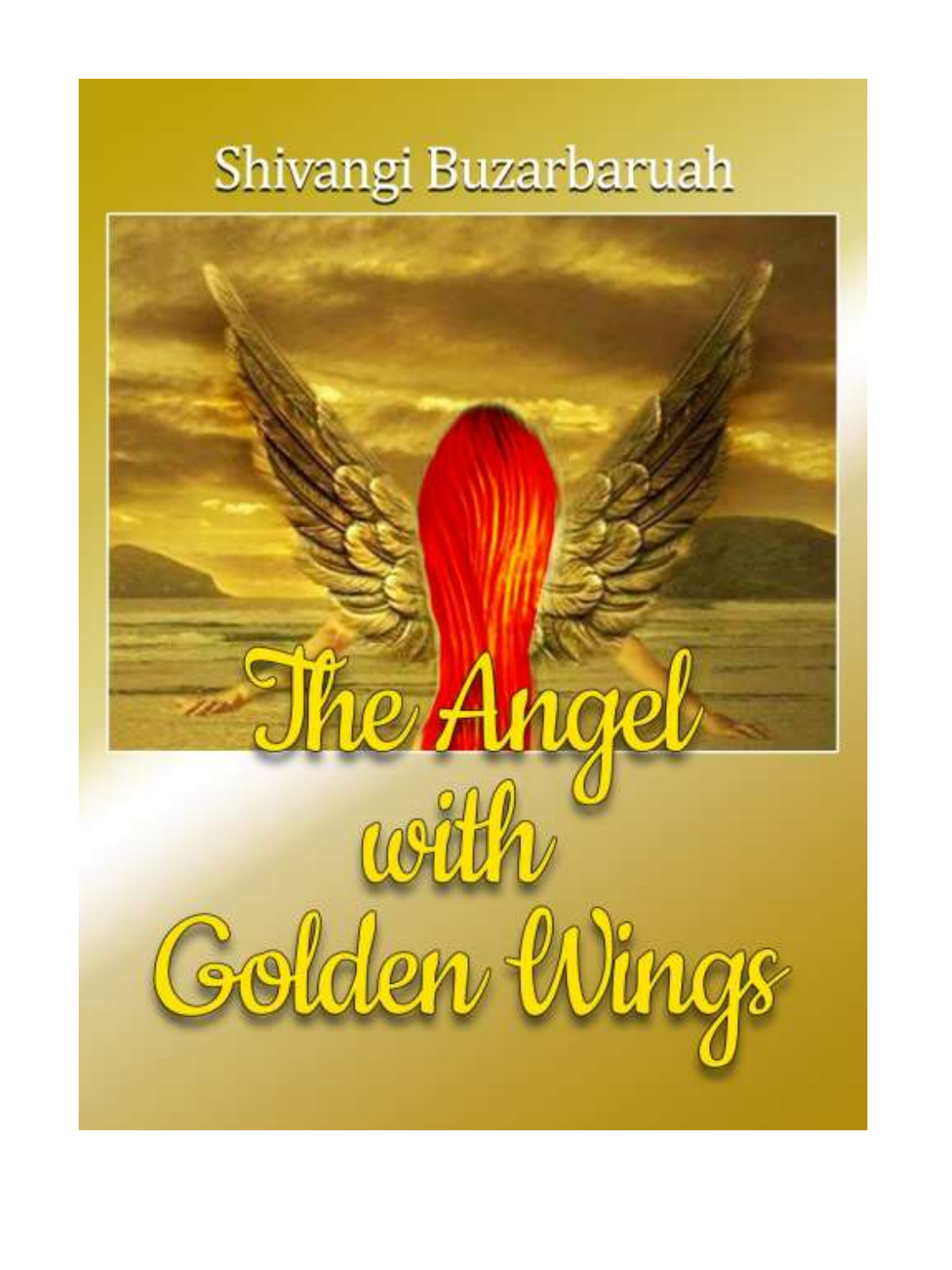# **Chapters**

- 1. **Introduction**
- 2. **A very exciting day**
- 3. **New friends**
- 4. **the summer camp**
- 5. **In the woods**
- 6. **Something surprising**
- 7. **The Angel with Golden Wings**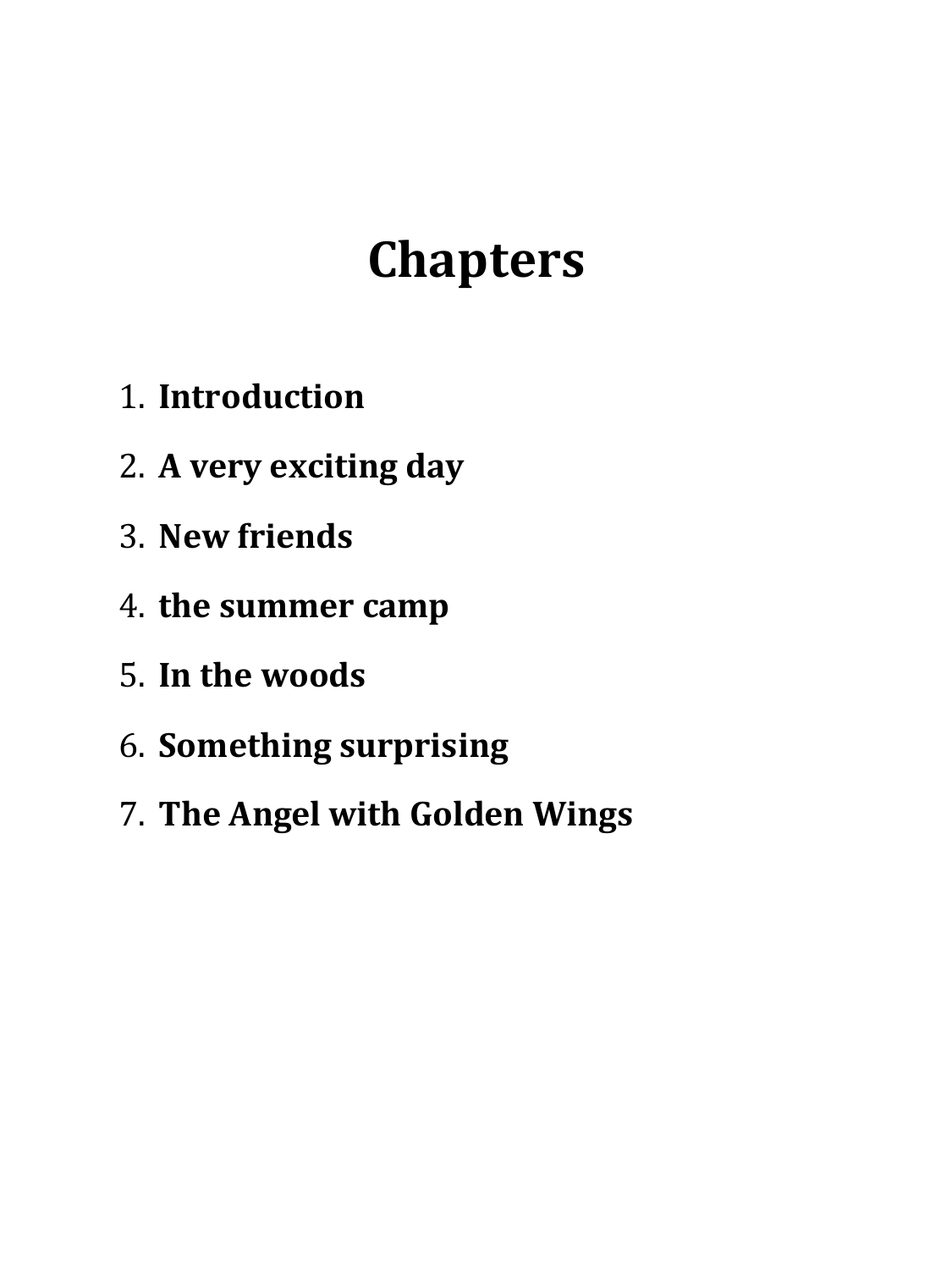## **Chapter 1: Introduction**

In a city called Paradise there lived a family. They were very rich. Then a little baby girl was born to the family. They named her Daffany.

As Daffany grew older, her parents started getting more and more worried about her, all because she had cherry red hair, something no one in the family had. They all had black or brown hair. She was fair, had a rosy red nose and rosy cheeks and even had red eyes.

Daffany made her parents feel like she was magical. She would escape her crib even when its sides were raised so high that if her parents accidentally fell in, they would find it difficult to come out.

Her parents keep thinking about the day when they found her sitting on the roof of the house as a kid. They never figured out how she went all the way up there, but all they did know was they had fainted after seeing their little child all the way up on the roof!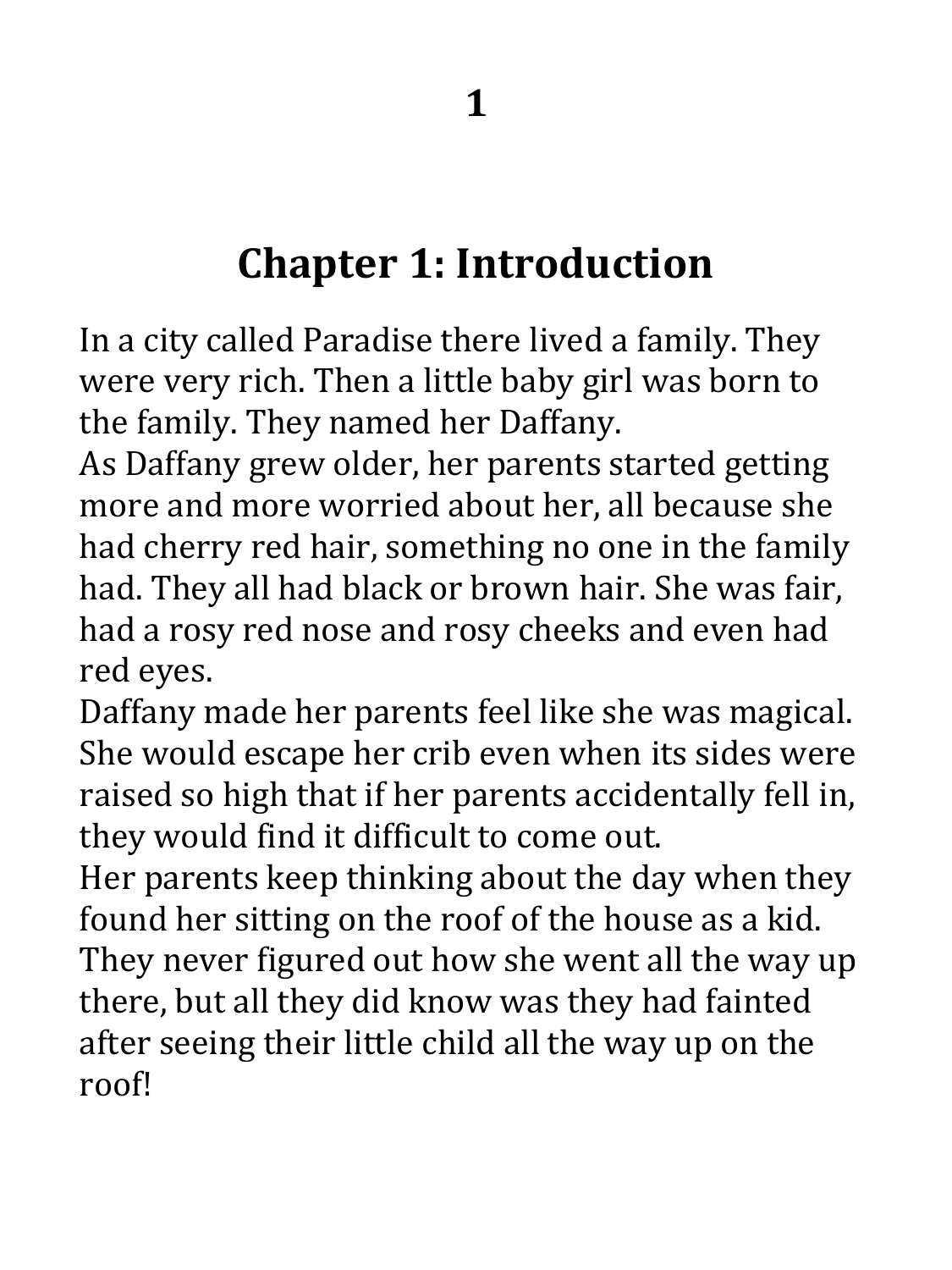"But now Daffany is 13, so she will not do anything dumb and stupid," said Daffany's mother to her father.

"I agree," said Daffany's father.

It was summer in the city and it brought along a lot of festivals that people celebrated there. Daffany's favourite festival was the festival of joy. In that festival, everybody would dance, sing and even dress up any way they wanted to without caring about what other people would say. Most people in the city would wear rainbow-coloured clothing during that festival and even wear rainbow makeup. A few would dress up as monkeys and some as monks. They would even greet random strangers and say kasaya in their language.

The city was always bright and beautiful during summer. Everybody was always happy during summer. In fact, the people actually believed that summer was when an angel with golden wings comes and blesses everyone. They believed it but were never sure if it was true or not. Some people thought that the angel was disguised as a citizen, while some thought that she was the goddess of happiness and that she was always watching them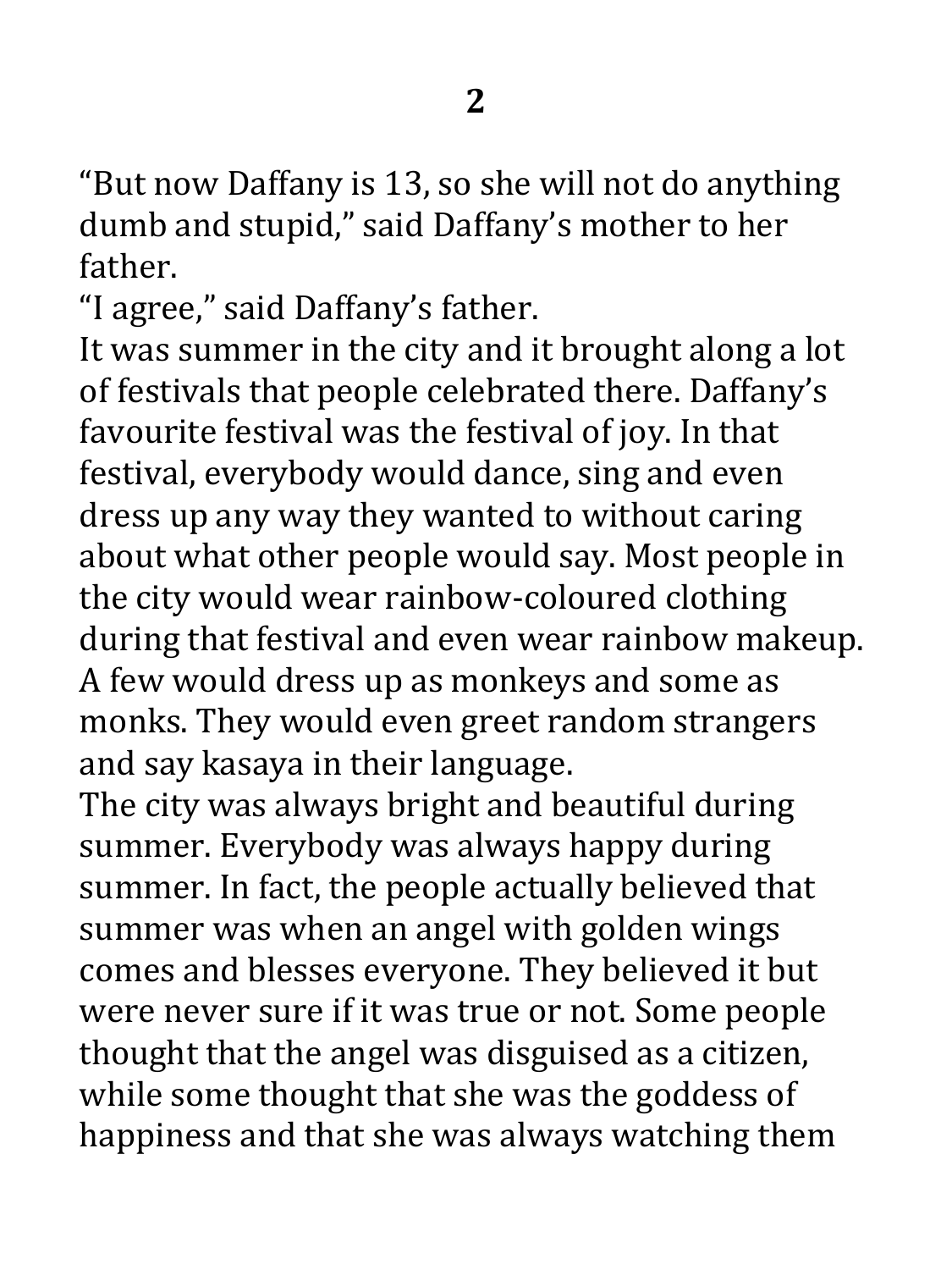to make sure they were happy. The most common belief was that the angel was in every citizen's heart and was waiting for the right moment to show herself.

Daffany liked that attitude, but since she had red hair and the other citizens had brown, blonde and black hair, the kids in her school made fun of her. They called her names and even made her get detention by making her late for class. Her hair was beautiful but the others hated it.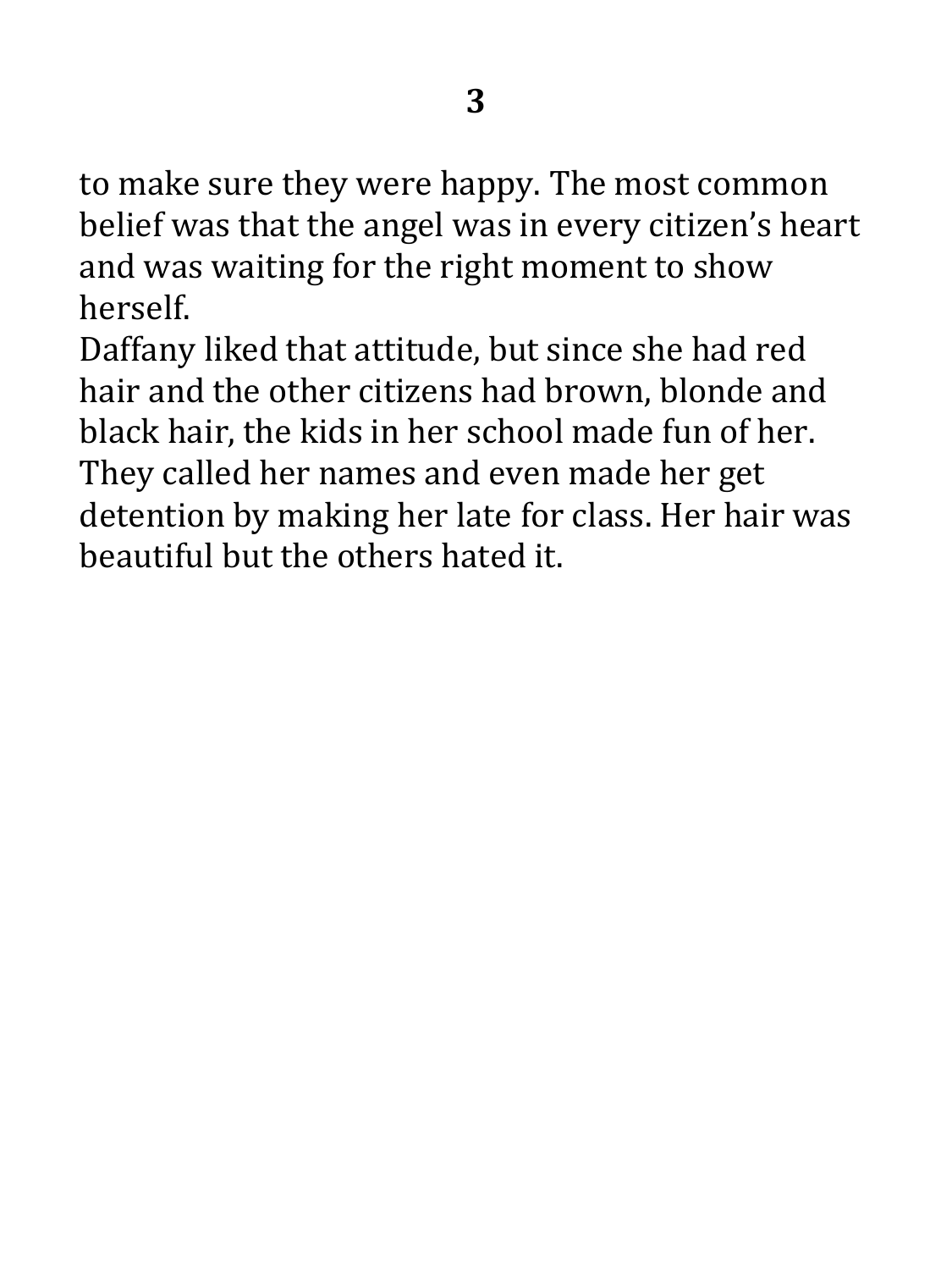## **Chapter 2: A very exciting day**



The next day, while Daffany was crossing the road to school, she met the boy who hated her the most in school. She greeted him with fear in her eyes, and instead of greeting her back, he pushed her in front of a car and walked away.

Daffany had no other choice but to scream. As soon as she did that, something happened and it scared the boy. He ran away. When Daffany opened her eyes, she was on the school grounds. She had no idea how she got there, but what she did know was that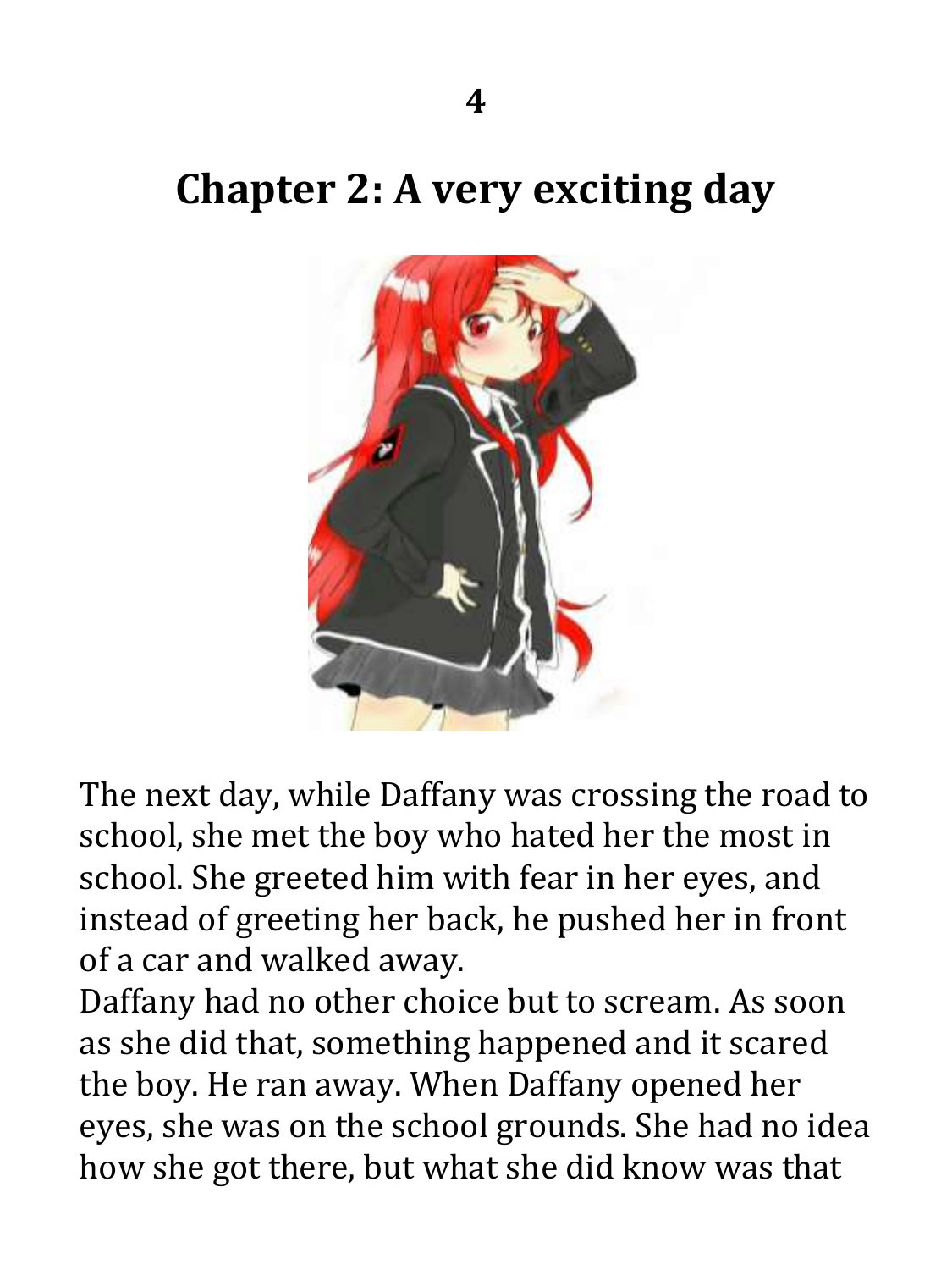she was saved somehow.

"Well," she said with a shrug and walked into school. When she went home, she told her parents what happened. They were so disgusted by the boy's behavior that they decided to change her school. She had no problem with that since she had no good and nice memories in this school. She went with the flow and joined the new school.

The next day, when she entered the school grounds, she saw a lot of people who were talking about a new student. She figured it was her and she slipped past everyone, except one. He was a fair boy and even he had red hair. But instead of everyone hating him, they all went up to him and greeted him. Daffany was very confused. She did not understand what was happening. She asked the boy if he wanted to be friends and even asked him what was going on and why those people weren't hitting him or calling

him names because of his hair. The boy answered, "That is because they are my friends. But why would they call me names?" "Oh! That is because in my old school, everybody hated me because of my hair and they even bullied me," she said.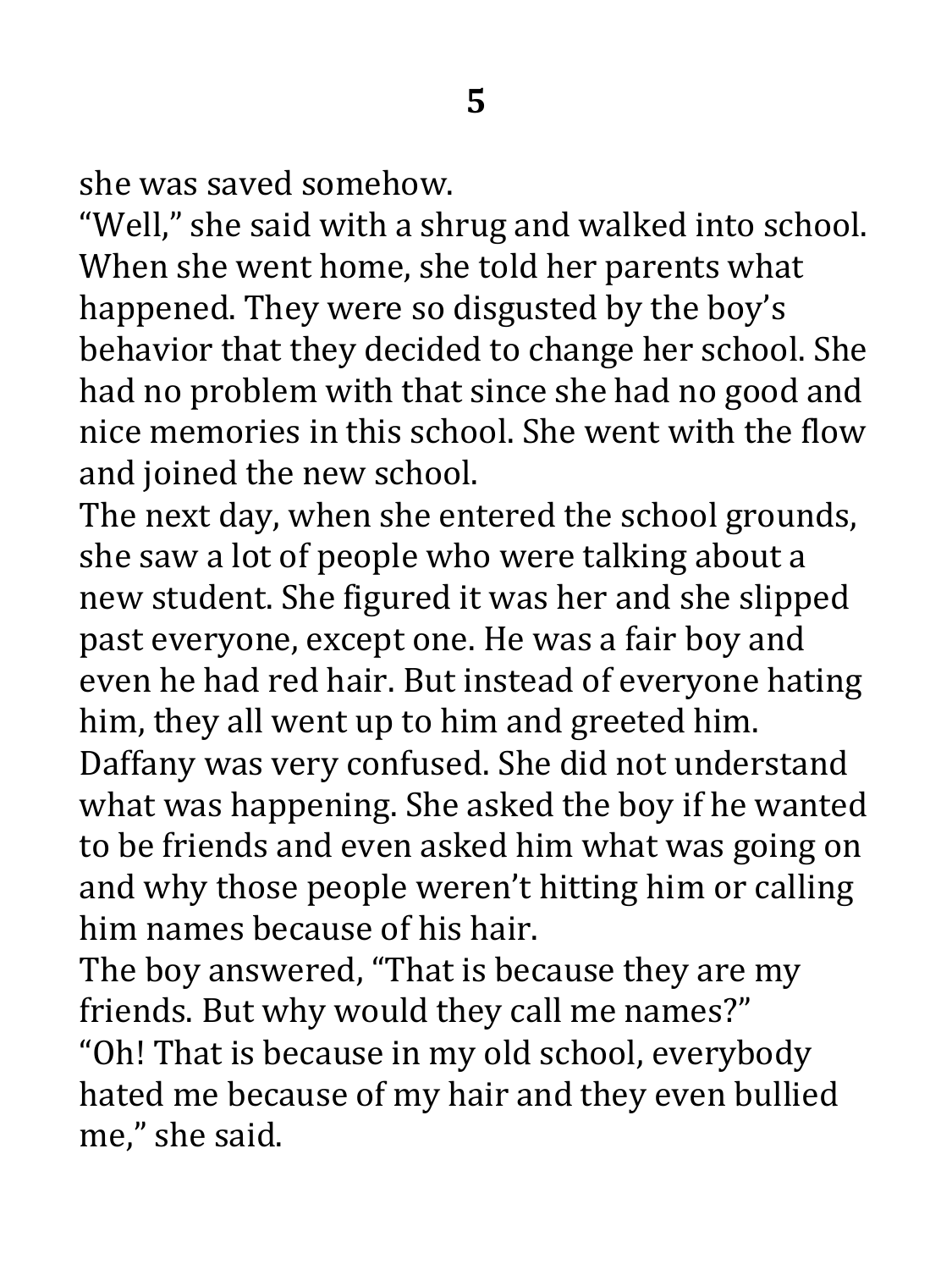"Well, they will not do that again, and anyways, they won't even dare to touch you! I mean, I am the strongest boy in this school, I will protect you. And by the way my name is Ace." Daffany giggled. She liked his name very much. "Well I am Daffany. Nice to meet you Ace!" she said. "Ni – oh, that's the bell. I better head to class now. Oh and the principal told me you are in my class, so follow me." he said. Daffany followed him to class.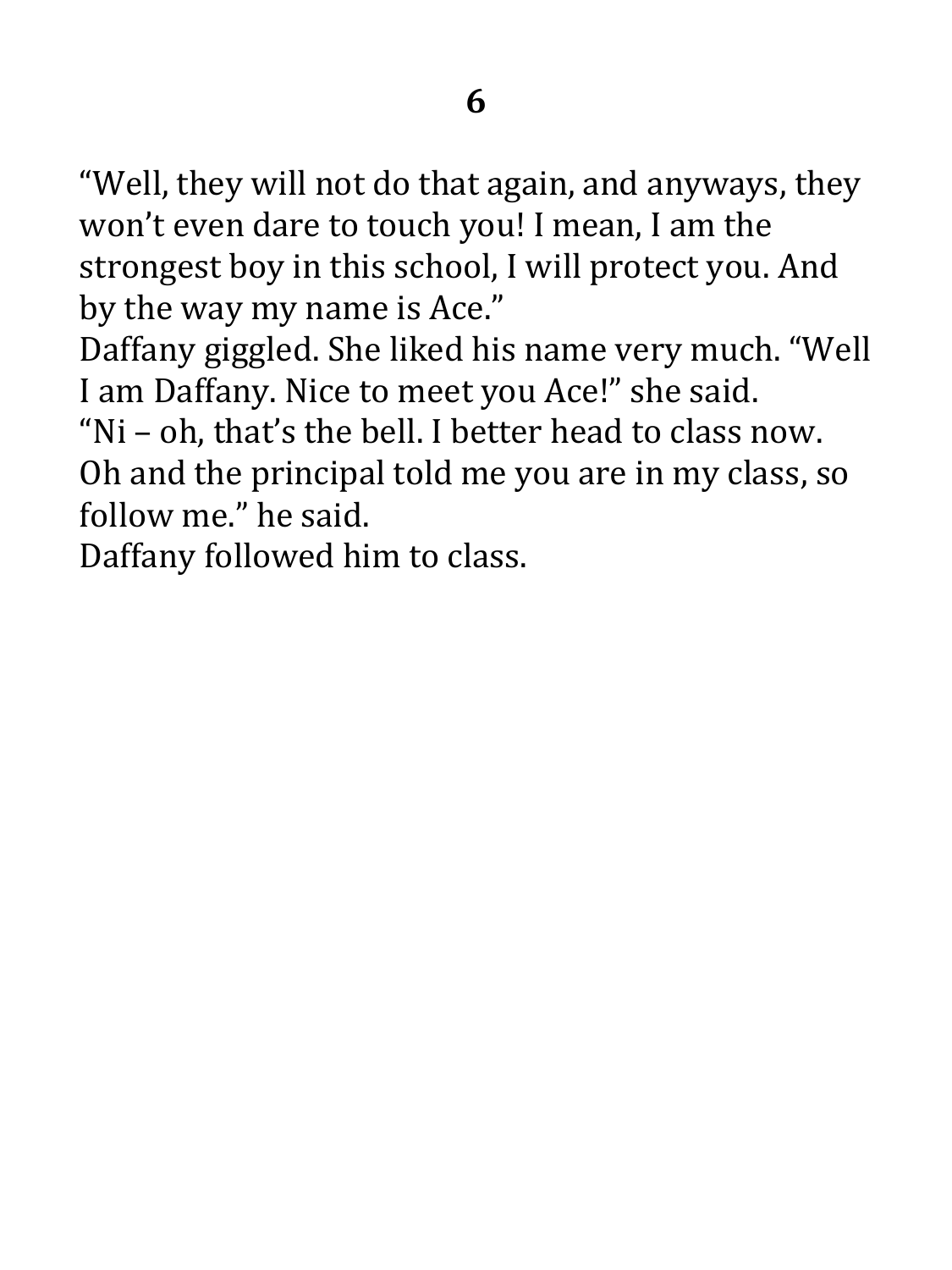**7**

## **Chapter 3: New friends**



After class they went to the rooftop to eat lunch. There, Ace introduced Daffany to all of his friends. "Is this what it is like to have friends?" she asked herself. Daffany never had friends before because of her hair colour.

"Uh.. Hello? Earth to Daffany?" said Ace. Dafanny stuttered "H-huh w-what?" she asked. Everybody on the roof shouted freak when they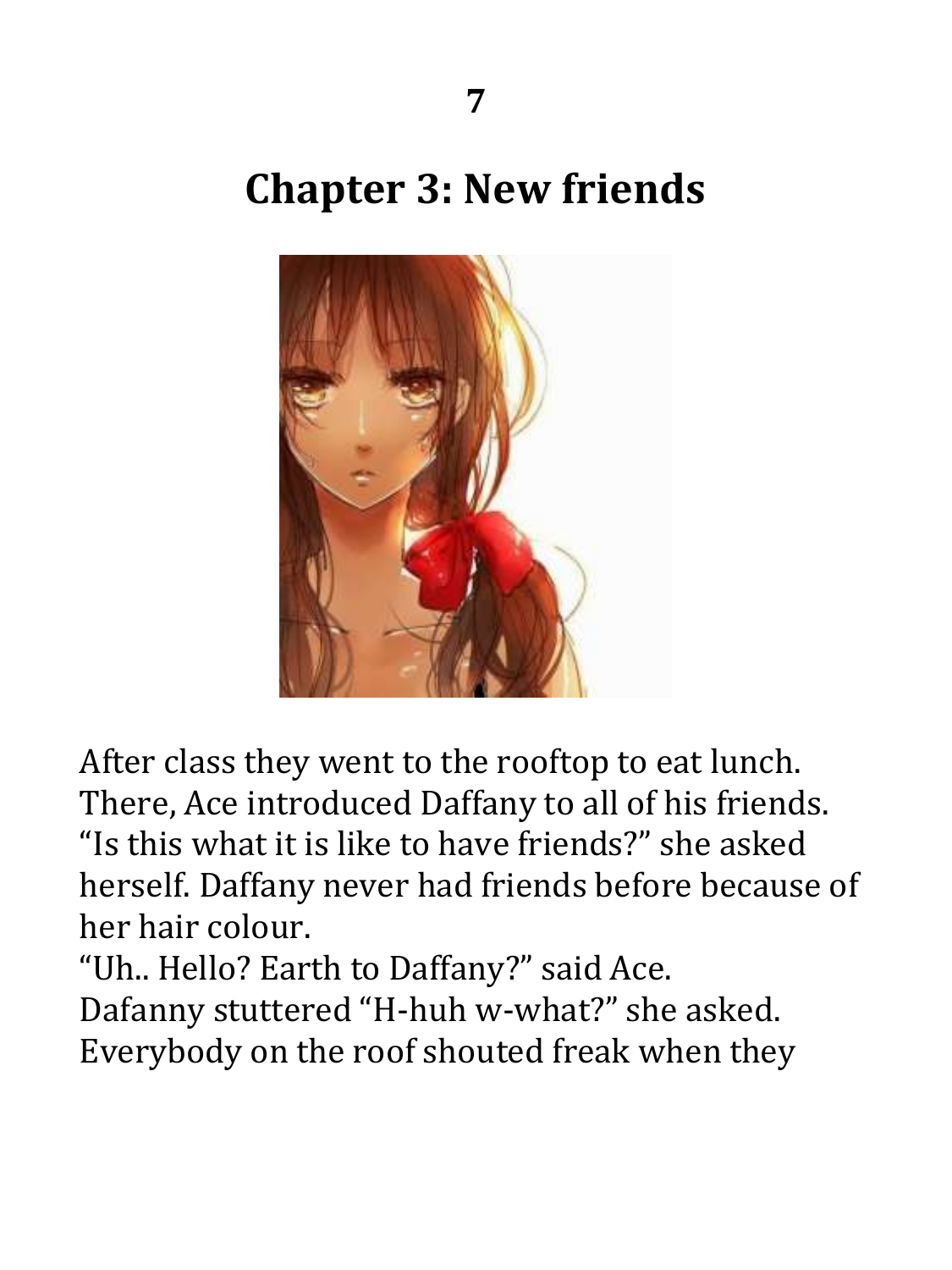heard Daffany stuttering. She felt like crying but she held it in.

"Shut up! The freaks here are you all!" Ace said. Daffany was shocked when she saw Ace standing up for her. She started crying because nobody had ever stood up for her, not even her parents. Ace saw Daffany was disturbed and took her downstairs. "I'll make sure these people regret what they have done to you." Ace said. Downstairs, he asked her why she was crying. "Inobody has ever stood up for me, so I got a little emotional when you stood up for me." She said.

Ace hugged Daffany to calm her down. That happened every day until….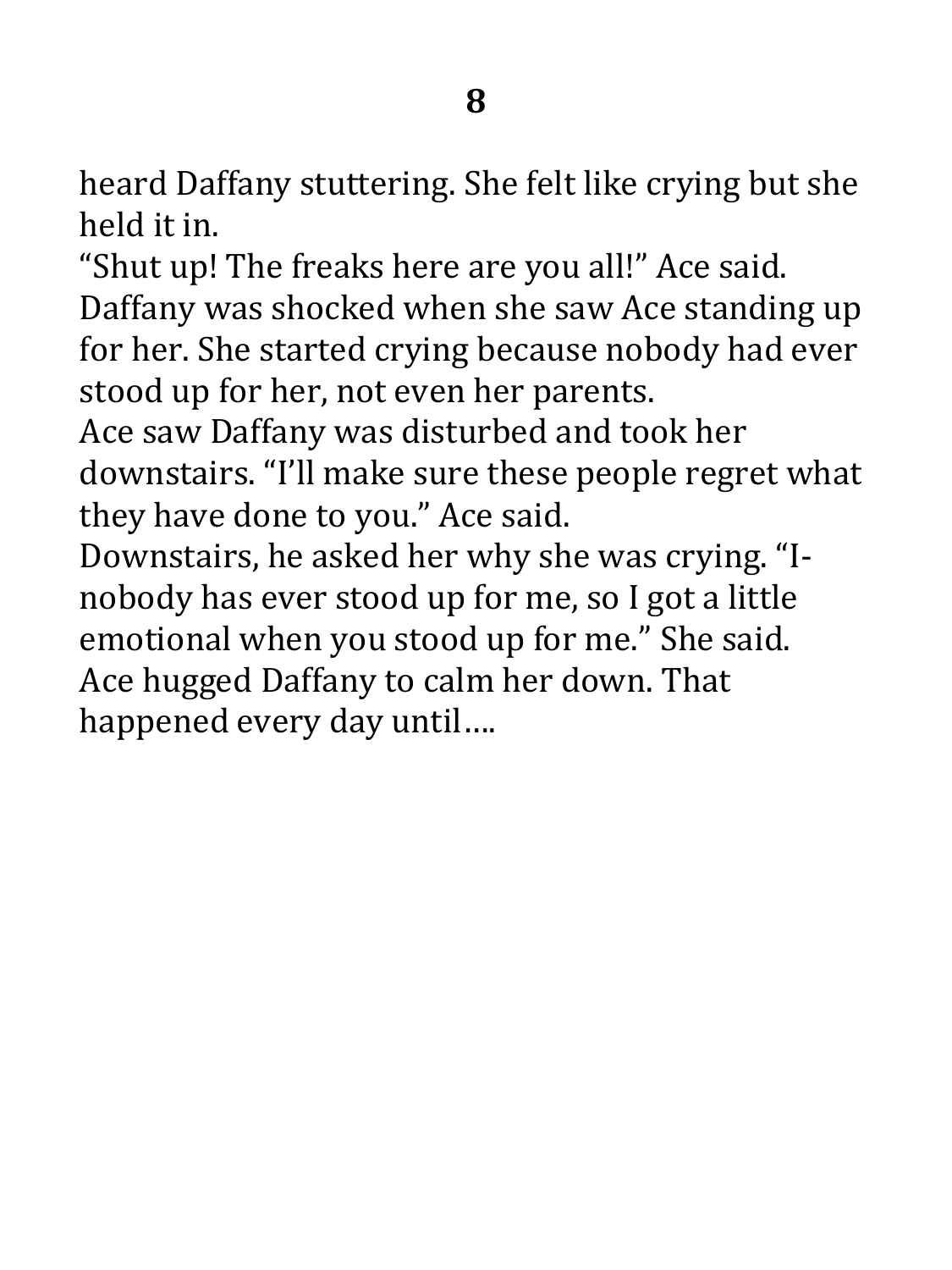### **Chapter 4: The summer Camp**

One day, the teacher told all the students about a summer camp. Daffany was excited to tell her parents about the camp and did so when she went home. Her parents agreed to let her go for the camp. The next day at school Daffany asked Ace if he was coming. "Yup!" he said.

Daffany asked every single one of Ace's friends if they were going. They all said no because they all were seniors and weren't told about the camp which means that they weren't invited to the camp. "Ok then…" said Daffany.

After one week passed, the day of the camp came. Everybody packed their stuff and met with the teachers at the front gate in a straight line. The teachers then assigned each person a partner. Ace was partnered with Daffany. They were roommates too, so they packed their stuff in the same trunk. They were in the same car and everybody's partner was with them in different cars. Nobody wanted to be in the same car as Daffany but they wanted Ace to be with them. So Ace decided to go in a separate car with Daffany and since he knew how they could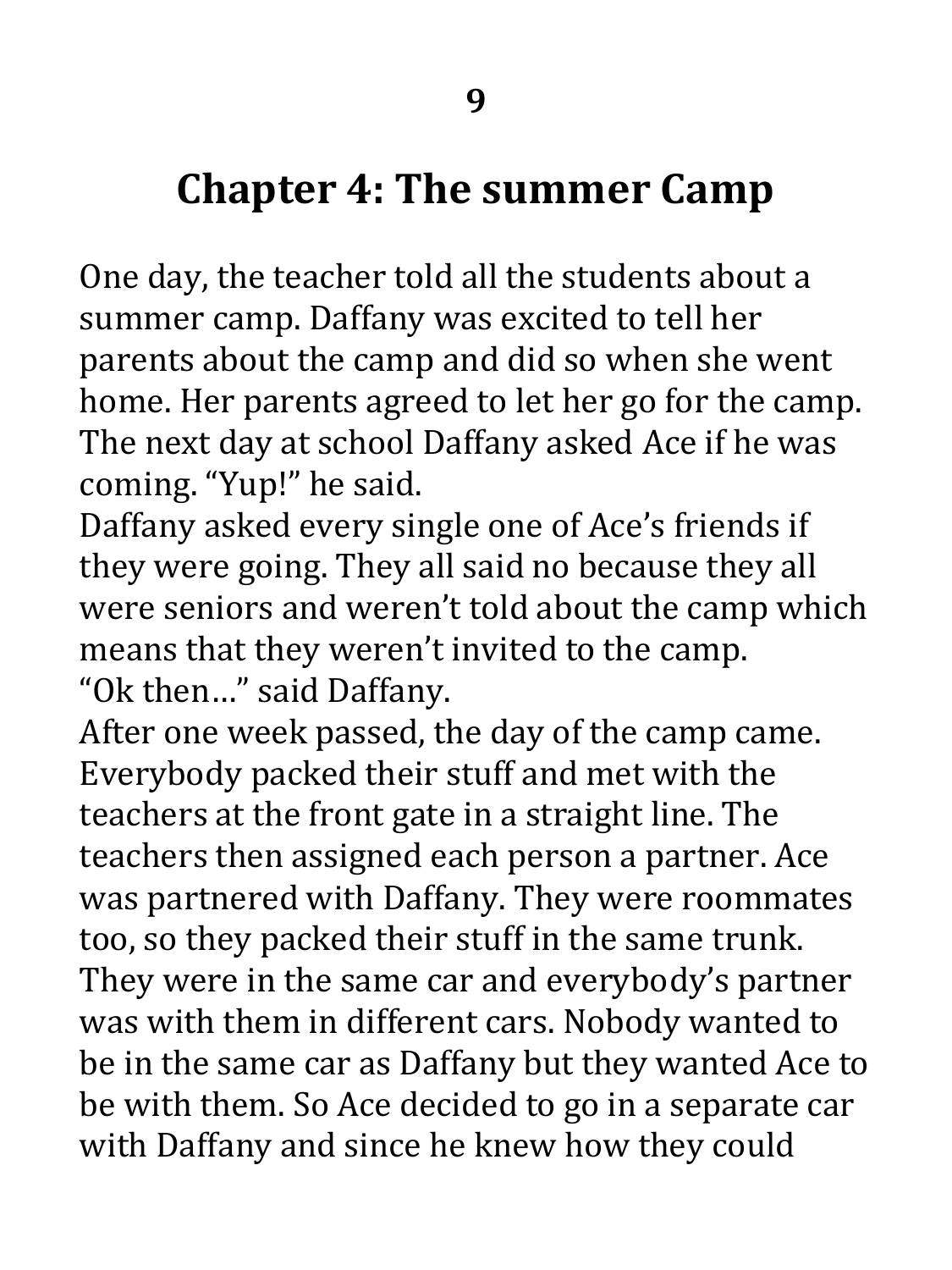drive alone to the camp site. After they reached the camp site, they unpacked and then they went to gather some wood for a bonfire.

In the woods they saw a little bunny that was bleeding from its leg. They took the bunny to the camp site along with the fire wood. The camp leader took the bunny to the camp's vet. And after a while when the leader came out, she said that the bunny was hurt really badly and that there was no way to heal it.

Daffany ran into the vet's room and started crying because she hated the condition of the poor bunny. She wanted to heal the bunny but couldn't because she did not know how to heal an animal.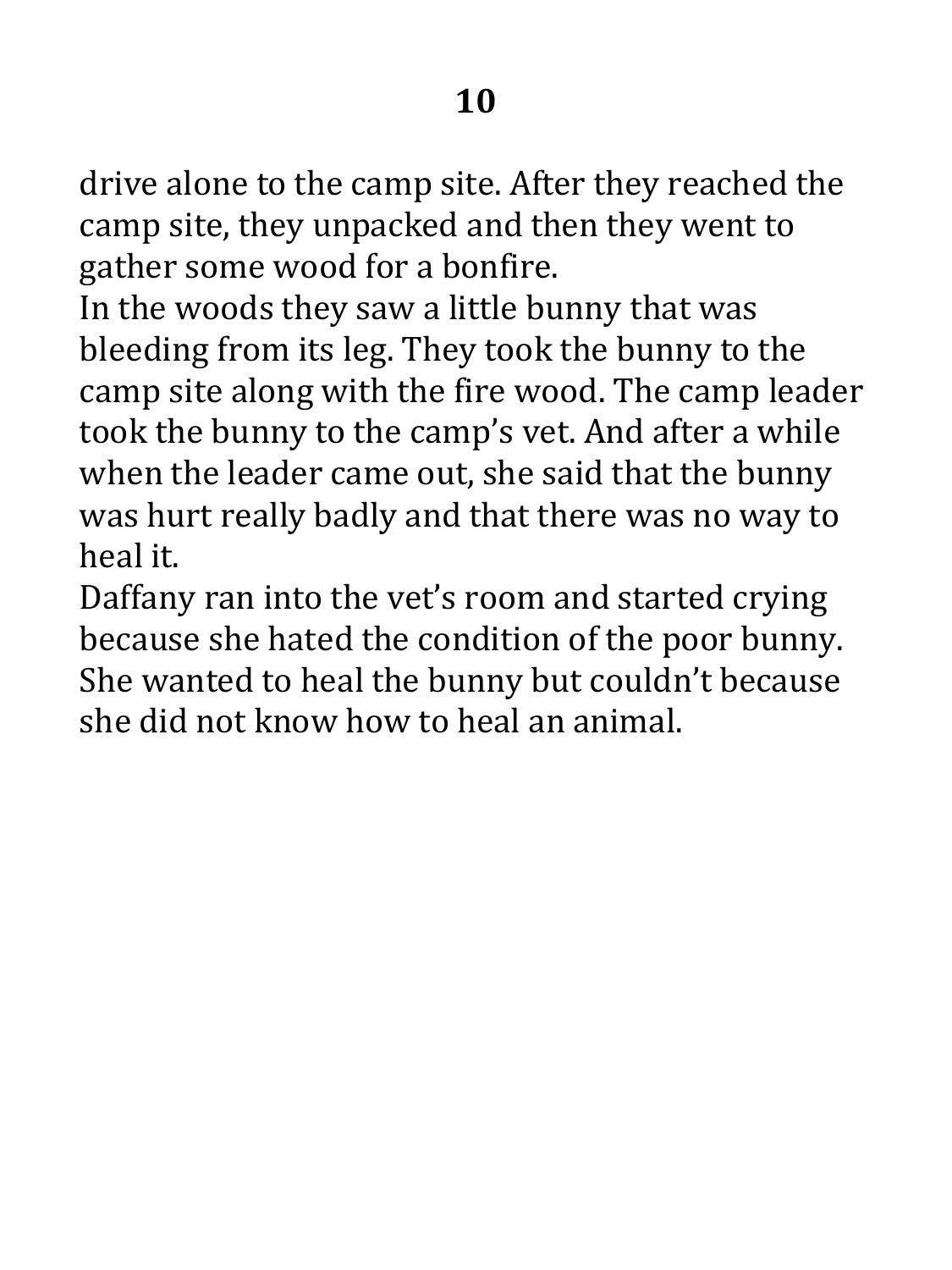### **Chapter 5: In the woods**

Daffany went to her room. She was devastated by the condition of the bunny. She imagined her pain when she was in her old school. She started crying because the bunny had the same wound as her. Her wound was still there she looked at it and started crying. Ace came to her and hugged her to calm her down. Then he saw a long and deep slit on her leg. "Oh my! Who did this to you?! I will kill them I swear!!!" he said in anger and shock.

"N-nobody" Daffany stuttered in tears.

"Ok fine" said Ace. "Anyways we have to go to gather some more firewood, everybody is too scared to go to the woods at this time of night. So you wanna come?" asked Ace.

"Sure!" said Daffany very happily. She loved spending time with Ace so she wanted to go. When they went in the woods, they saw a light at first they thought that it was from the lighthouse which was far from the campsite. Then slowly while they were gathering the wood, the light floated all the way to Daffany. Ace was concerned and forbid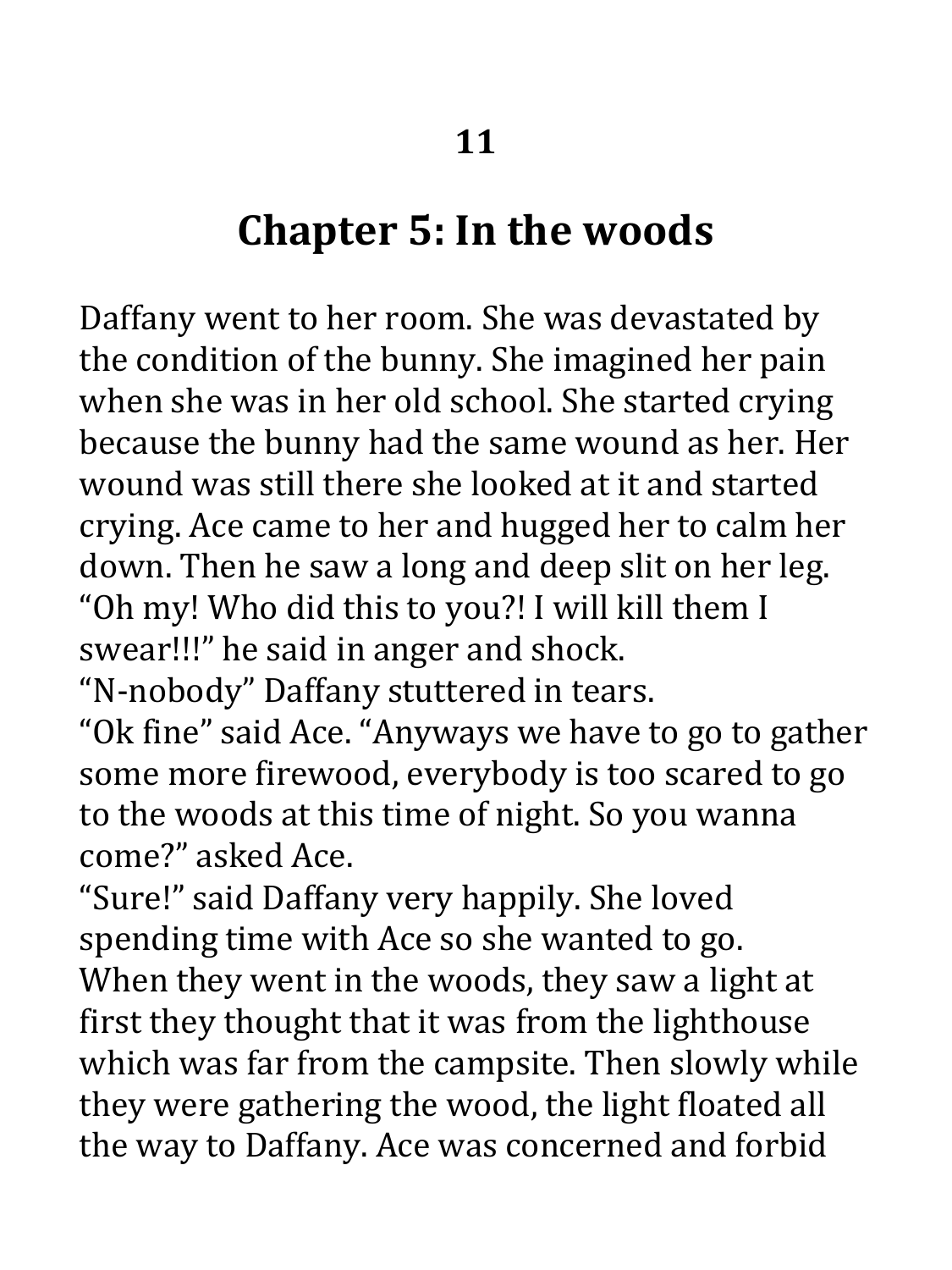Daffany from touching it, but Daffany didn't hear him as she was far away from him. She touched the light but nothing happened.

After gathering all the firewood they both went to their rooms because they were too tired to stay awake for half an hour eating marshmallows and singing campfire songs.

After twelve hours they heard a scream. It was coming from one of the camp rooms. Everybody followed the scream. It led to a very fancy and decorated room. That was the leader's room. When they entered, they saw a floating ball of light. Daffany remembered it from the woods and went and patted the ball of light. Everybody in the camp was shocked by Daffany's bravery. This time, instead of just going away, the ball released a blinding light. It was so blinding, that nobody could even see themselves. Everybody was crying. But Daffany and Ace seemed to be unharmed.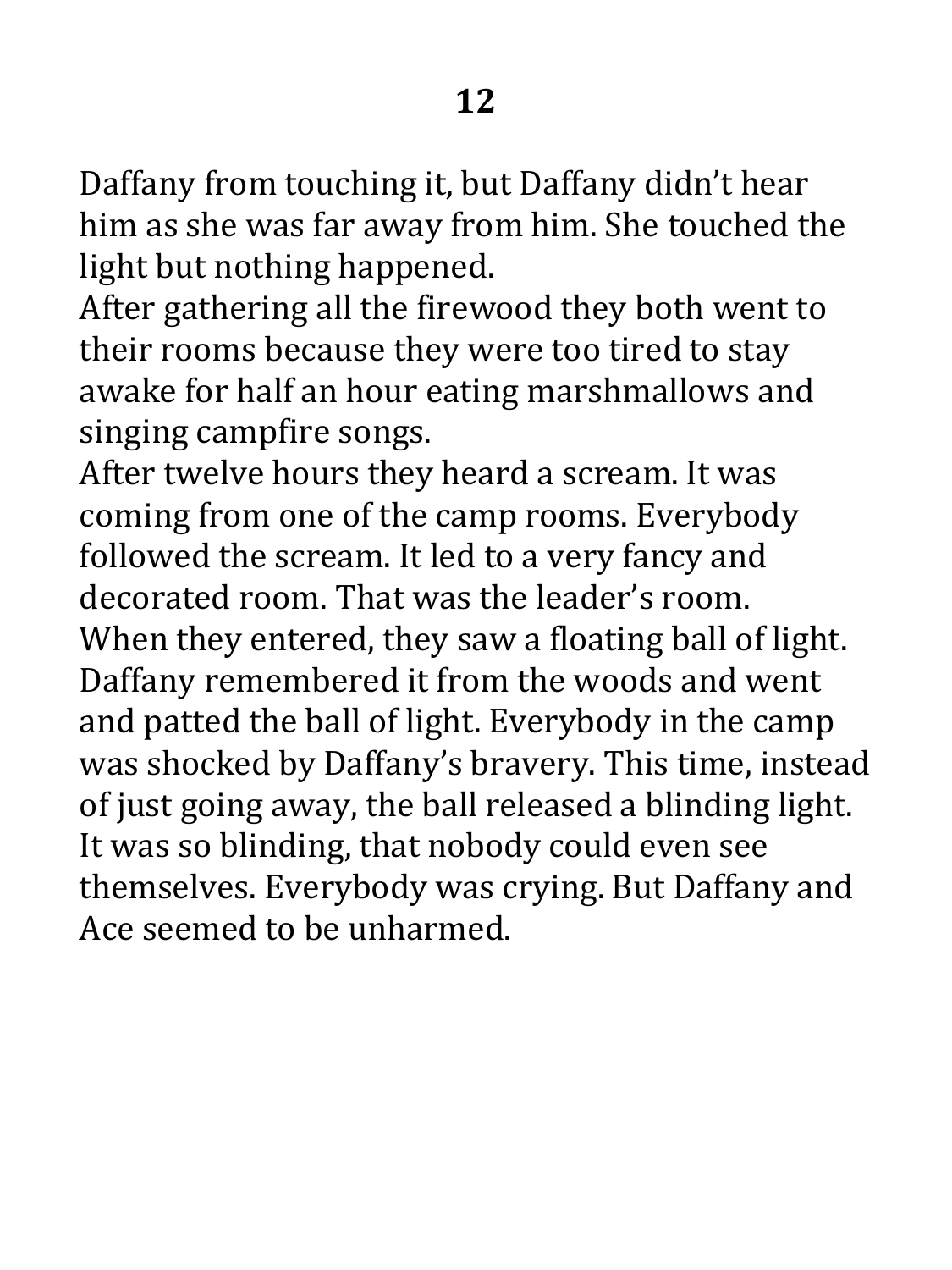## **Chapter 6: Something surprising**

After the beam of light ended, everybody felt blind. Daffany and Ace were perfectly fine. After everybody's eyes recovered, the leader asked Ace and Daffany why they were unharmed.

"I don't know" said Ace.

"Same here" said Daffany.

"Well I am sleepy" said one of their classmates. Everybody was sleepy. They all decided to call it a night and went back to sleep. But Daffany and Ace couldn't sleep. They were still stunned by what happened in the leader's room.

"Can you sleep? Because I cannot," asked Ace. "Nuh-uh. I am not able to sleep at all," said Daffany. After a few hours, they finally fell asleep.

In the morning, they all gathered near the bonfire and discussed why Ace and Daffany were completely unharmed the night before. Some guessed that the ball of light liked them, while some said Ace and Daffany were given something, but they didn't see it. "These are bad guesses" said the leader.

But just to make sure that the "Ace and Daffany were given something" guess was right, Daffany and Ace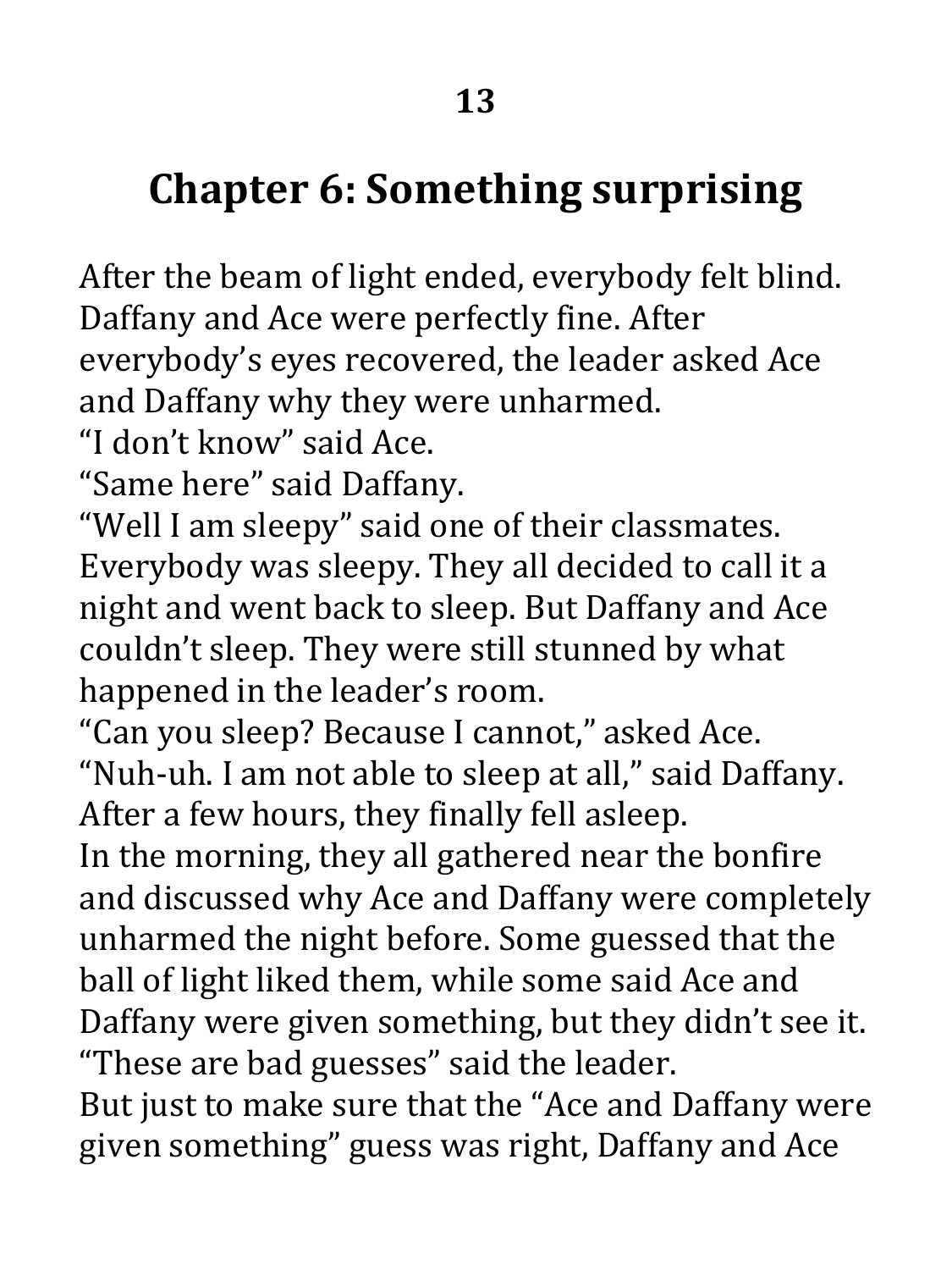searched their pockets along with the other students.

"Nothing in my pocket" said Daffany.

Ace said the same thing.

Nobody found anything anywhere close to Daffany or Ace. But one person from the group searched far away from the campsite. Her name was Arriana. She searched the lighthouse, the little stream near the campsite and even the woods. Then she saw something glow in the far distance. It was the same ball of light, but instead of running away, Arriana patted it. The ball of light did nothing.

Arriana was disappointed and went back to the campsite. But when she reached the campsite, she saw a golden feather on her shoulder. She instantly figured out that it was from the legend, "the Angel with Golden Wings".

She went to everybody who were sitting around the bonfire and told them about the feather. They all believed it and were really thrilled about it.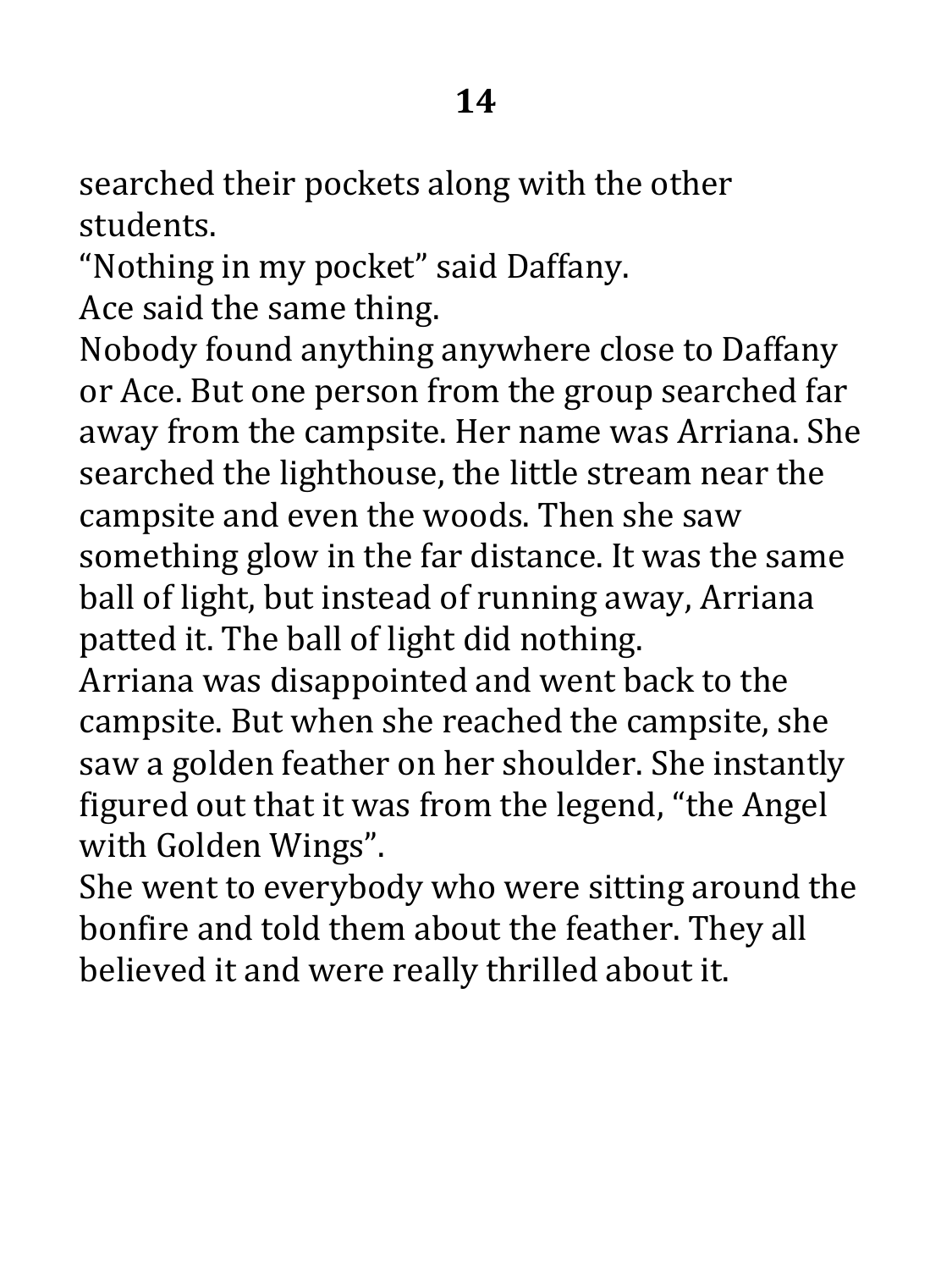## **Chapter 7: The Angel with Golden Wings**

The next day, they decided to go to the woods and find the Angel with Golden Wings. They searched the entire forest but couldn't find anything. Then there was a scream. It was Ace. They all ran towards him and there, they saw the Angel with golden wings. She had long red hair, red eyes, golden wings and white horns on her head. "D-Daffany?!" they all said in shock. "Y- yes it is me Daffany," she said. Nobody believed their eyes, but they had to. Daffany hid her wings. "Cião" she said. She had used up all of her power in transforming into the angel. She fainted in Ace's hands. Everybody took Daffany to the leader who was

investigating the feather. "Oh dear! What happened to her?" said the leader.

"First, she is the Angel with Golden Wings and second, she fainted in the forest, but I don't know why," said Arriana.

The leader took Daffany into the clinic. After a few minutes she came out and said, "She is alright. She